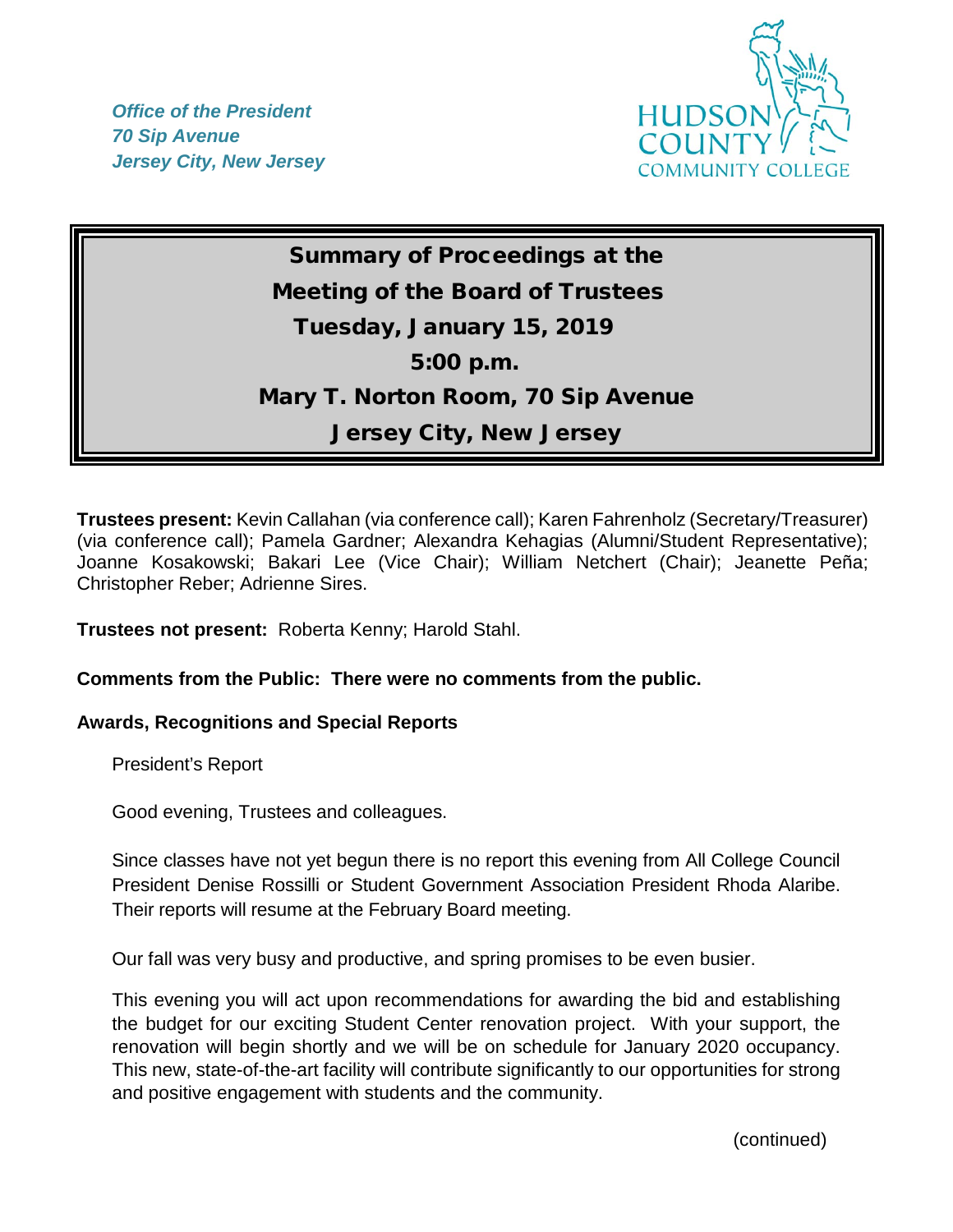fter six months of careful consideration, we are also pleased to recommend to you our joining *Achieving the Dream*. As you are aware, this organization is leading a national community college reform movement that is devoted to using data and best practices to help member institutions achieve continuous improvement in the retention, completion, transfer and success of students. We would like to partner with *Achieving the Dream* and the organization's 250 member institutions in order to achieve ongoing and sustainable increases in student retention and degree completion.

Following the December Town Hall presentation of *Achieving the Dream* President Dr. Karen Stout, our All College Council surveyed our College community, and 90% of the 120 survey respondents supported our application to become an ATD member institution. This is an important step forward in moving to the next level of excellence as a highperforming, urban and diverse community college that serves its community and beyond exceedingly well and with distinction. It will also help us increase our national visibility and profile as most of the nation's top-performing community colleges are *Achieving the Dream* institutions.

Speaking of excellence, and as I shared with you in last week's Green Memo, we are delighted that the American Association of Community Colleges (AACC) has chosen HCCC Assistant Professor of English Catherine Sweeting to receive the 2019 AACC Dale Parnell Faculty Distinction Award. This is a highly respected and visible national acknowledgement of teaching excellence that we celebrate with Catherine, who is here this evening.

Congratulations, Katie!

Katie's receipt of this award brings pride to our entire College community. She will be presented the award at the April AACC Convention, and several of us will be there cheering! I thank Dean John Marlin and Associate Dean Elizabeth Nesius for nominating Katie.

I'm also pleased to share that our Office of Continuing Education and Workforce Development has been awarded \$136,000 in two grants from the New Jersey Labor and Workforce Development Office of the New Jersey Department of Labor.

These grants will support incumbent staff and dislocated workers who are enrolled in our Certified Healthcare Access Associate program. Congratulations to Dean Lori Margolin and her team.

As we just discussed with the Academic and Student Affairs Committee, we are in the early stages of exploring the development of a baccalaureate degree in Culinary Arts and Hospitality.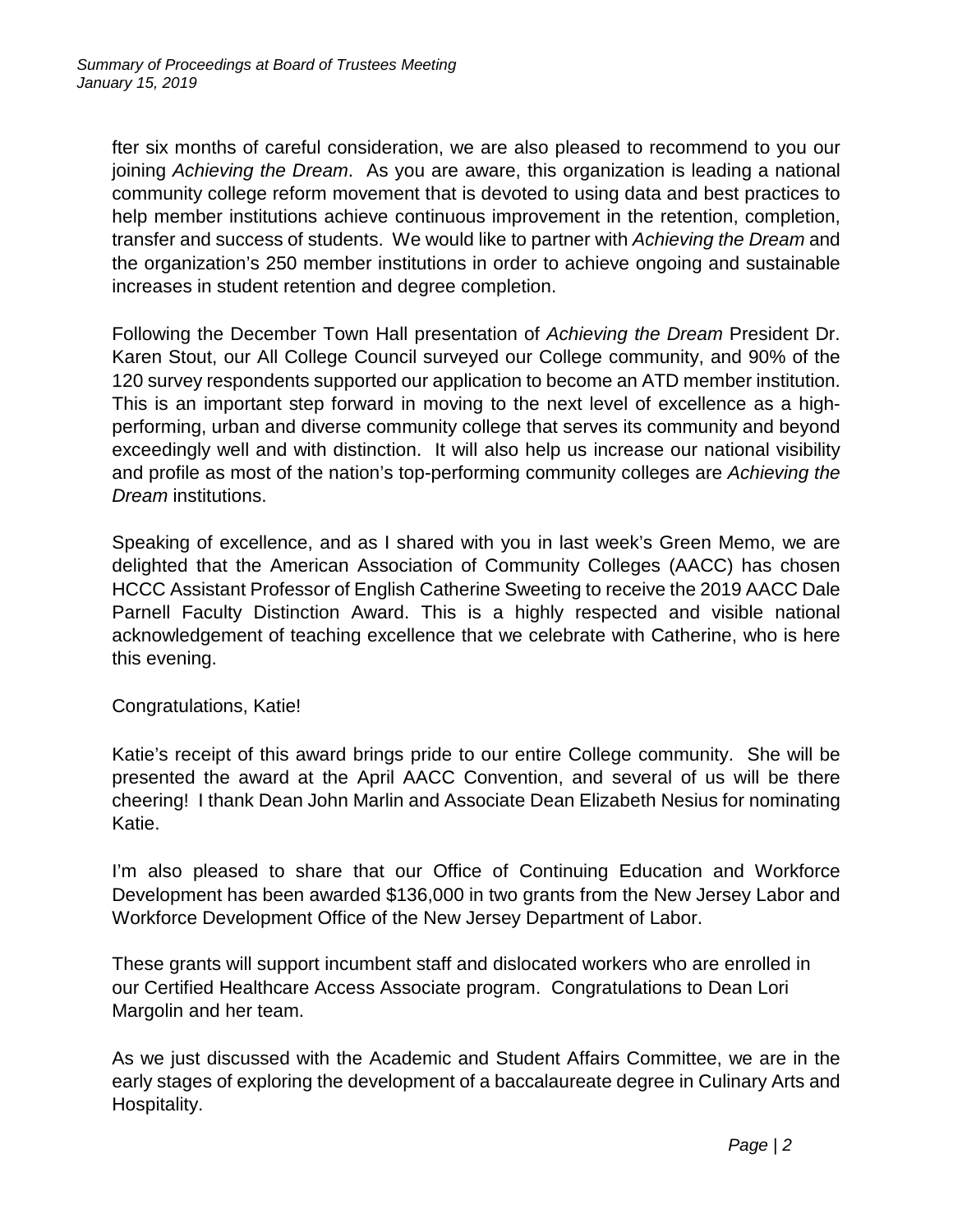There is growing support in New Jersey for the offering of applied, or niche baccalaureates by community colleges in areas of special distinction and significance, and this also represents a national trend and best practice. Currently 25 states have authorized community colleges to offer applied baccalaureates, and more are considering this.

Recently Union County College President Maggie McMenamin encouraged us to consider this in view of the historic strength and quality of our Culinary Arts program. As inaugural baccalaureate program proposals are advanced, it helps other New Jersey sister institutions make the case for programs that have special significance for their communities. There is much due diligence ahead, but I am proud to share with you this potential next step in the College's vision and development.

Our search for a new Vice President for Human Resources is progressing very well. Two of our four finalists have completed full-day interviews, and the remaining interviews will be completed by the end of this week. There has been strong attendance of college community members in the interview sessions and I thank Trustee Karen Fahrenholz for attending the open fora virtually from Florida. We are optimistic that we will soon welcome an outstanding new colleague, who will work closely with Vivyen Ray, our entire HR team and the College community to lead the continuous improvement of our employee recruitment, support and development processes in support of our Strategic Plan.

I'm pleased to share that the Hispanic Statewide Chamber of Commerce is holding an Hispanic Entrepreneurship Training Program this evening at 6 p.m. in our Culinary Conference Center, and several of us will be participating in this strong and well attended meeting after our Board meeting. We are working with the Chamber to increase our engagement and support of the Latino business and larger communities.

This evening we are joined by our new Dean of Libraries, Jenny Pu.

Welcome, Jenny!

(Provost Eric Friedman introduced Jennie Pu and gave the following statement.)

We are pleased to announce that Jennie Pu has started as Hudson County Community College's new Dean of Libraries.

Ms. Pu has worked part-time at both Gabert and North Hudson Campus Libraries since 2015. Most recently, she was the Library Media Specialist at West Orange High School. Her work experience includes six years as a Senior Library Associate at the Metropolitan Museum of Art, managing day-to-day library operations of the Department of Asian Art.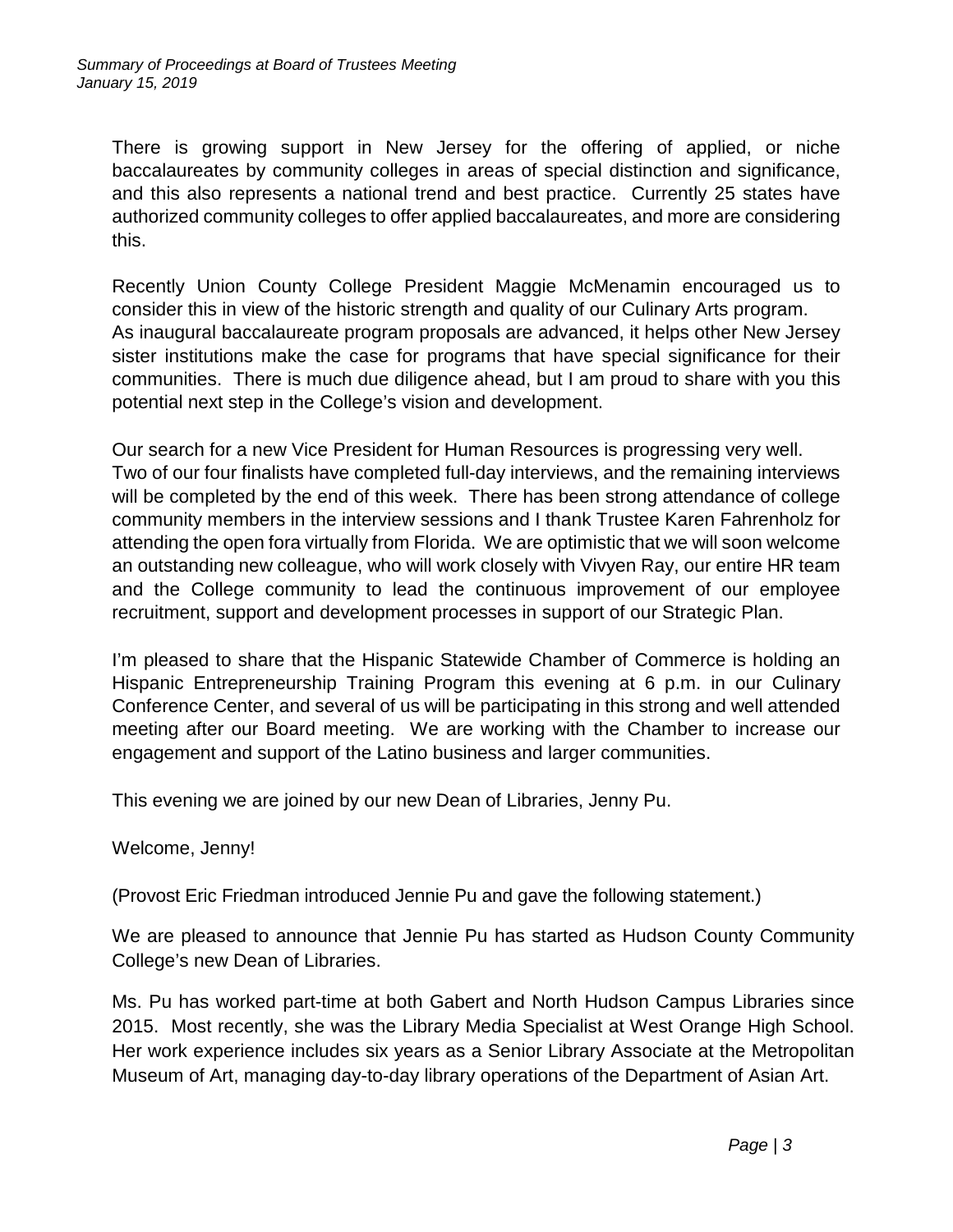She comes to HCCC with over 13 years of diverse library and technology experience.

Jennie earned an M.L.S. in Library Science from Queens College, a B.A. from the University of Washington, and has continued her graduate coursework at Rutgers University. She is a frequent contributor at many conferences and workshops both locally and nationally.

Importantly, Jennie and her family are proud residents of Jersey City, and she is a wellknown local advocate for quality public school education.

Please join us in giving Ms. Jennie Pu a warm welcome to HCCC.

(Jennie Pu addressed the Board and members of the College community.)

I thank the Board and the HCCC community for welcoming me. I'm so excited to start! Having worked as a part-time librarian on both campuses, I am well acquainted with many of the wonderful, hard-working, talented staff. I can speak very passionately of this commitment to the success of our students. My role is to support our faculty and students with the resources that they need and to ensure that the library continues to thrive as a hub of innovation, creativity and the individual pursuit of knowledge and happiness for all. I'm excited to partner with many of the deans and all of the departments. I welcome all of you to visit either of our campus libraries. My office is open all day; I'm also available by email.

(President Reber thanked Jennie and welcomed her again.)

(He also asked for everyone to join him in welcoming Jack Quigley, Executive Director of Public Safety and Security.)

We all look forward to Jennie's and Jack's leadership in these exciting and very important positions.

This concludes my report.

Trustees, I'd be happy to entertain any questions or comments.

Trustee Netchert welcomed Jennie Pu to the College and said he loved her enthusiasm.

Trustee Netchert thanked President Reber and the Administration for taking his suggestion to use some of the Student Activities fee funding for the purchase and installation of lights at the Culinary Park Plaza in December. He said he hoped it would become an annual event.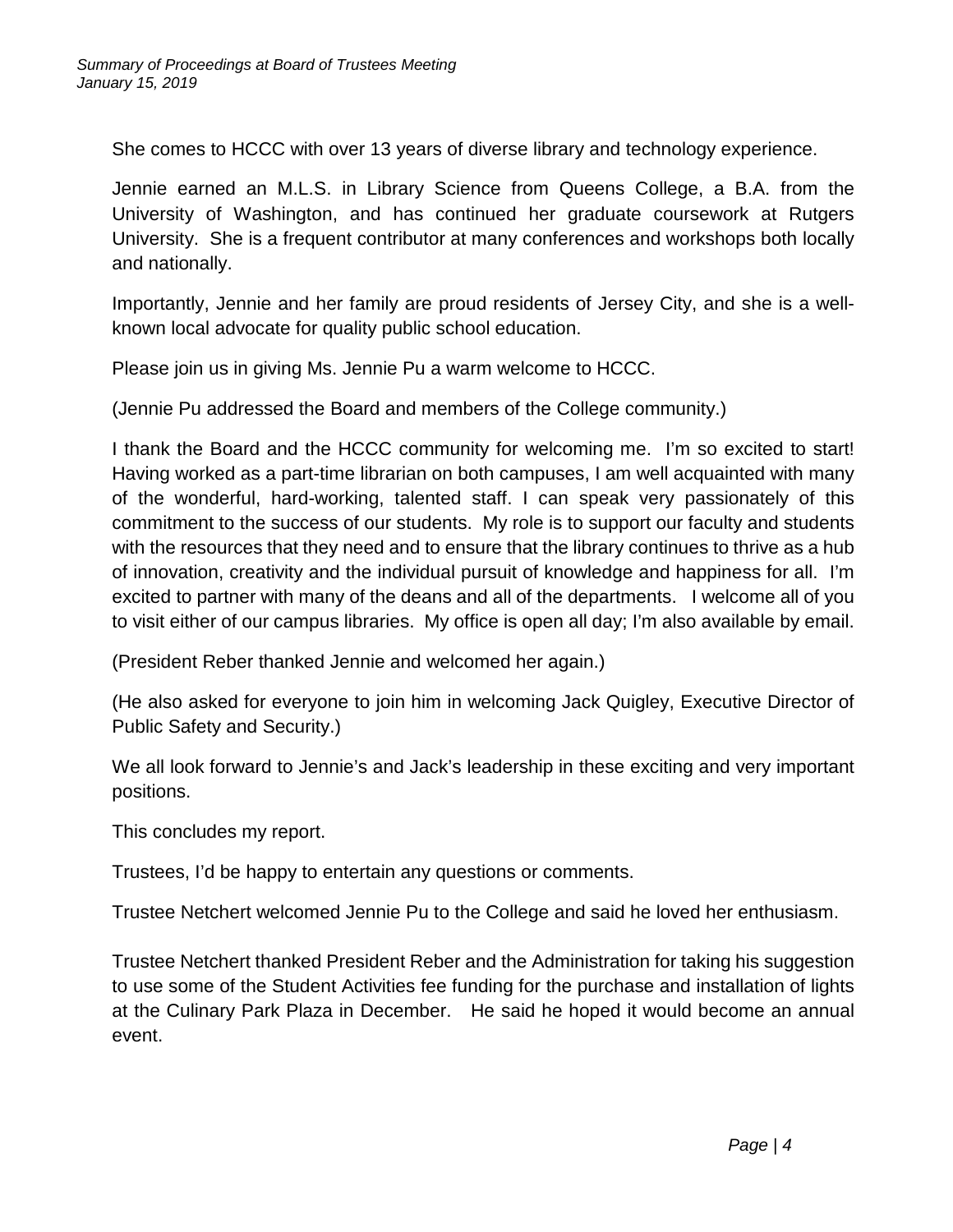Trustee Lee addressed President Reber with the following statement.

Chris, I just want to applaud you on the initiative for moving the College toward "*Achieving the Dream*" (ATD). I know Karen Stout and she is doing a fantastic job as President and CEO at ATD. She was also an excellent president at Montgomery County Community College. My view is that schools that are involved in "*Achieving in the Dream*" are leaders in the community college community and among our peers.

Trustee Lee invited fellow trustees to attend the Community College National Legislative Summit in Washington, DC, February 10-13, 2019. Chris noted that he was attending the conference as well as Trustee Pamela Gardner; former Student Alumni Representative Hamza Saleem; newly elected Student Alumni Representative Alexandra Kehagias; Student Government President Rhoda Alaribe; and Vice President for Development Nicholas Chiaravalloti.

# *REGULAR MONTHLY REPORTS AND RECOMMENDATIONS*

*1. Minutes of Previous Meeting*

The trustees approved the minutes of the Reorganization Meeting and Regular meeting of November 20, 2018.

- *2. Gifts, Grants, and Contracts Report - None*
- *3. Middle States Self-Study Update*



- *Core Committee members met during the last two weeks prior to winter break to continue their work on the Self-Study Report. In January a revised report will be distributed to the College community for their review and feedback.*
- *Dr. Eric Friedman has completed the application process to become a Middle States Commission on Higher Education (MSCHE) Evaluator. Being HCCC's Accreditation Liaison Officer provides foundational experience that prepares volunteers to assist other colleges in their accreditation processes. MSCHE relies on volunteers for site visits.*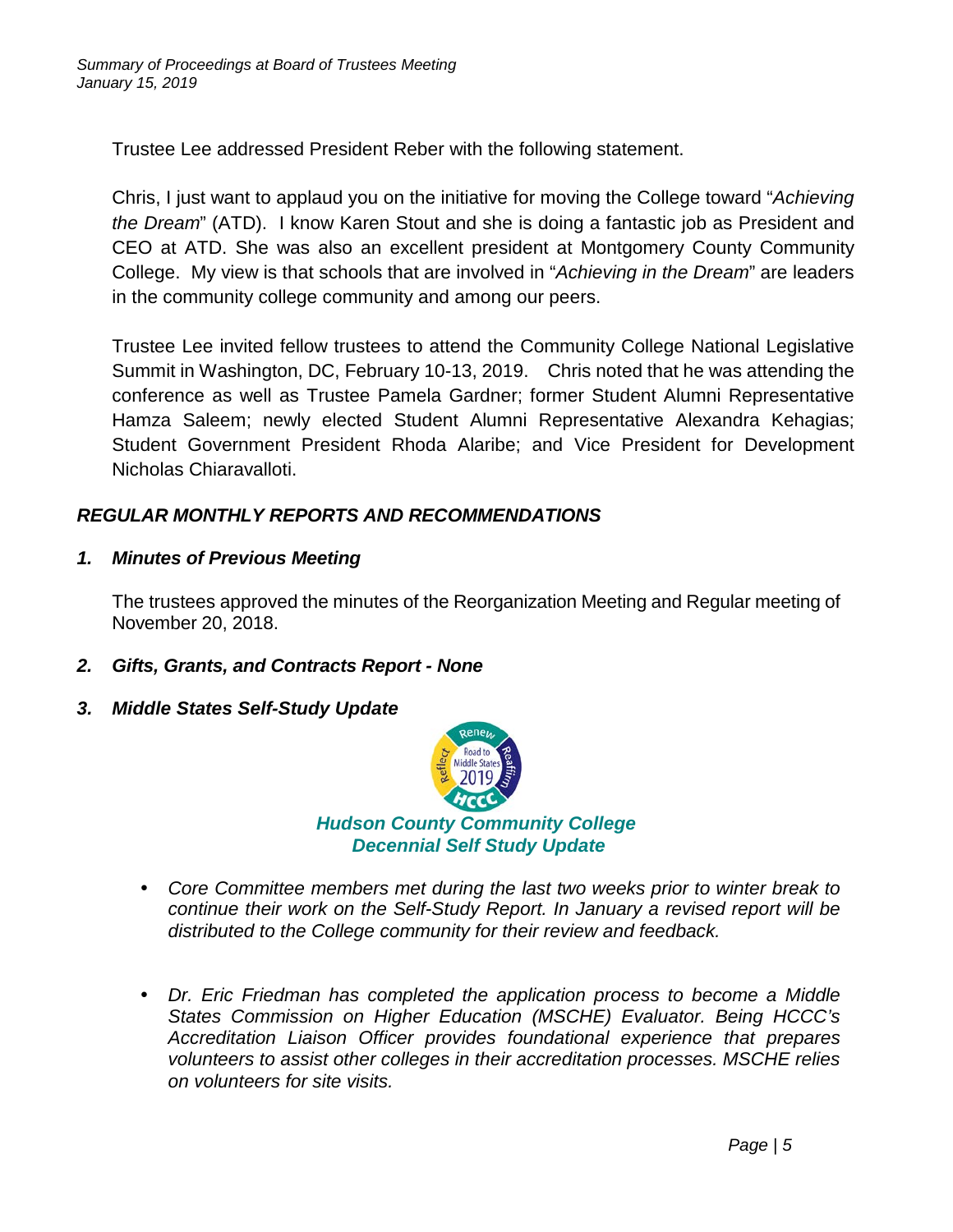- MSCHE will be hosting a Webinar on how to complete the Institutional Federal *Compliance Requirements on January 24, 2019. Dr. Friedman and other members of the Core Committee will be in attendance.*
- *Jerry Trombella, Dean of Research and Planning, is working with the Finance Team to revise Standard VI in light of the feedback received during the Preliminary Visit. An emphasis on future sustainability is central to the revision.*
- *HCCC's Institutional Federal Compliance and Self-Study Report are due to Middle States on February 14, 2019, six weeks before their site visit.*
- *SAVE THE DATE: A Welcome Dinner for the Visiting Team will take place on Sunday, March 31, 2019 at 6:00 p.m.*

The following actions were taken concerning **fiscal, administrative, lease and capital recommendations** brought forward by the Administration and endorsed by the Finance Committee:

- 1. Resolution to Award Contract for Student Center Renovation at 81 Sip Avenue to APS Contracting, Inc. of Paterson, New Jersey, in the amount of Six Million Ninety-Seven Thousand Dollars (\$6,097,000), was approved.
- 2. Resolution to Revise Budget for 81 Sip Avenue Student Center Renovation Project, at a cost not to exceed \$8,232,378, was approved.
- 3. Resolution to Revise Architect and Engineering Services (DiCara Rubino) for Student Center Project at 81 Sip Avenue, at a cost not to exceed \$90,000.00, was approved.
- 4. Resolution for the Installation of a New Electric Panel, Computer Power, and Data Cabling for the North Hudson Temporary Office Space by Sal Electric Company, at a cost not to exceed \$38,620.00, was approved.
- 5. Resolution to Award Contract for IT, Security and Audio Systems Design Services for the New Tower Building in Jersey City, New Jersey to THECLARIENTGROUP of New York, at a total cost not to exceed \$123,300.00, was approved.
- 6. Resolution to Enter into a Medical Assistant Program Externship Affiliation Agreement Between Quality Care Associates and HCCC, from February 1, 2019 through February 1, 2021, was approved.
- 7. Resolution to Enter into a Joint Admissions Agreement Between New Jersey Institute of Technology (NJIT) and HCCC, starting January 1, 2019, was approved.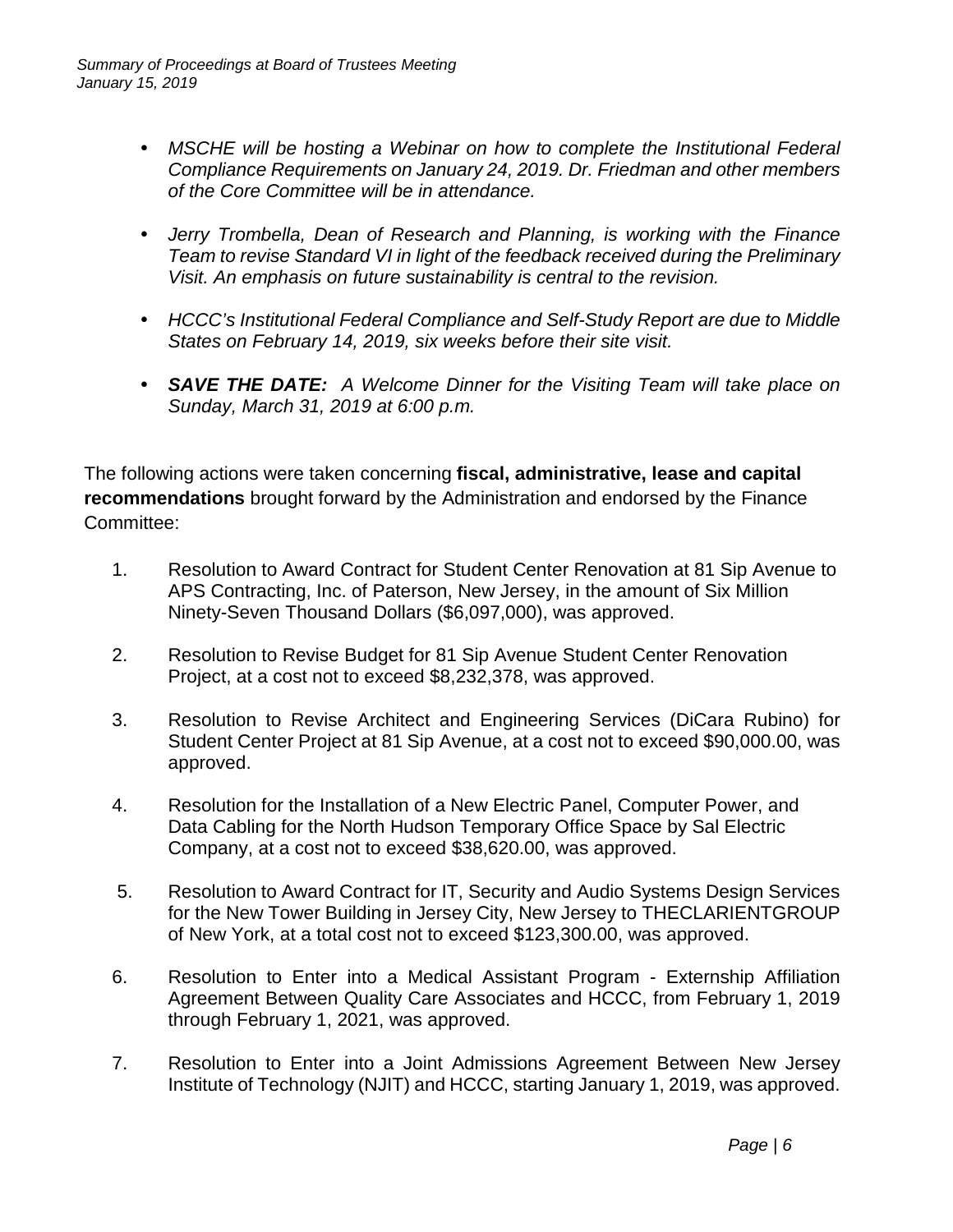- 8. Resolution to Enter into a Memorandum of Understanding Between Ramapo College of New Jersey and HCCC, starting January 1, 2019, was approved.
- 9. Resolution for Temporary Staffing for the Finance Department until January 31, 2019, at a cost not to exceed \$25,000.00, was approved.
- 10. Resolution to Award the Contract of the College's Technology Management and CIO Technology Services to Ellucian for two years, January 1, 2019 through December 31, 2020, at a cost not to exceed \$2,764,314, was approved.
- 11. Resolution to Award the Security Services Contract to U.S. Security Services Associates, Inc. ("USSA") for a two (2) year agreement, October 1, 2018 through September 30, 2020, at a cost not to exceed \$4,241,667, was approved.
- 12. Resolution to Award the Purchase of Equipment and Furnishings for Skills Simulation Lab at 870 Bergen Avenue to Pocket Nurse of Monaca, Pennsylvania, at a cost not to exceed \$32,850.00, was approved.
- 13. Resolution to Award a Raman Spectrometer for the STEM Building to VWR of Radnor, Pennsylvania, at a cost not to exceed \$32,272.00, was approved.
- 14. Resolution to Award the Contract for the May 2019 Commencement Ceremony to the New Jersey Performing Arts Center (NJPAC), at a cost not to exceed \$42,870.00, was approved.
- 15. Resolution to Establish Laboratory Fees for Specific Courses in the Academic Certificate Personal Fitness Training Program was approved.
- 16. Resolution to Approve Joining *Achieving the Dream* (ATD) Organization in Silver Springs, Maryland, at a cost of 78,000.00, was approved.
- 17. Resolution to Approve Roof Repairs at North Hudson Campus, at a cost not to exceed \$25,000.00, was approved.

The following actions were taken regarding **personnel recommendations** brought forward by the Administration and endorsed by the Personnel Committee:

- 1. The resignation of a Counselor was accepted.
- 2. Staff were appointed to the following Full-Time Faculty Assignments: Engineering Science Instructor; and Mathematics Instructor.
- 3. Staff was appointed to the following Full-Time Assignment: Director, Radiography Program.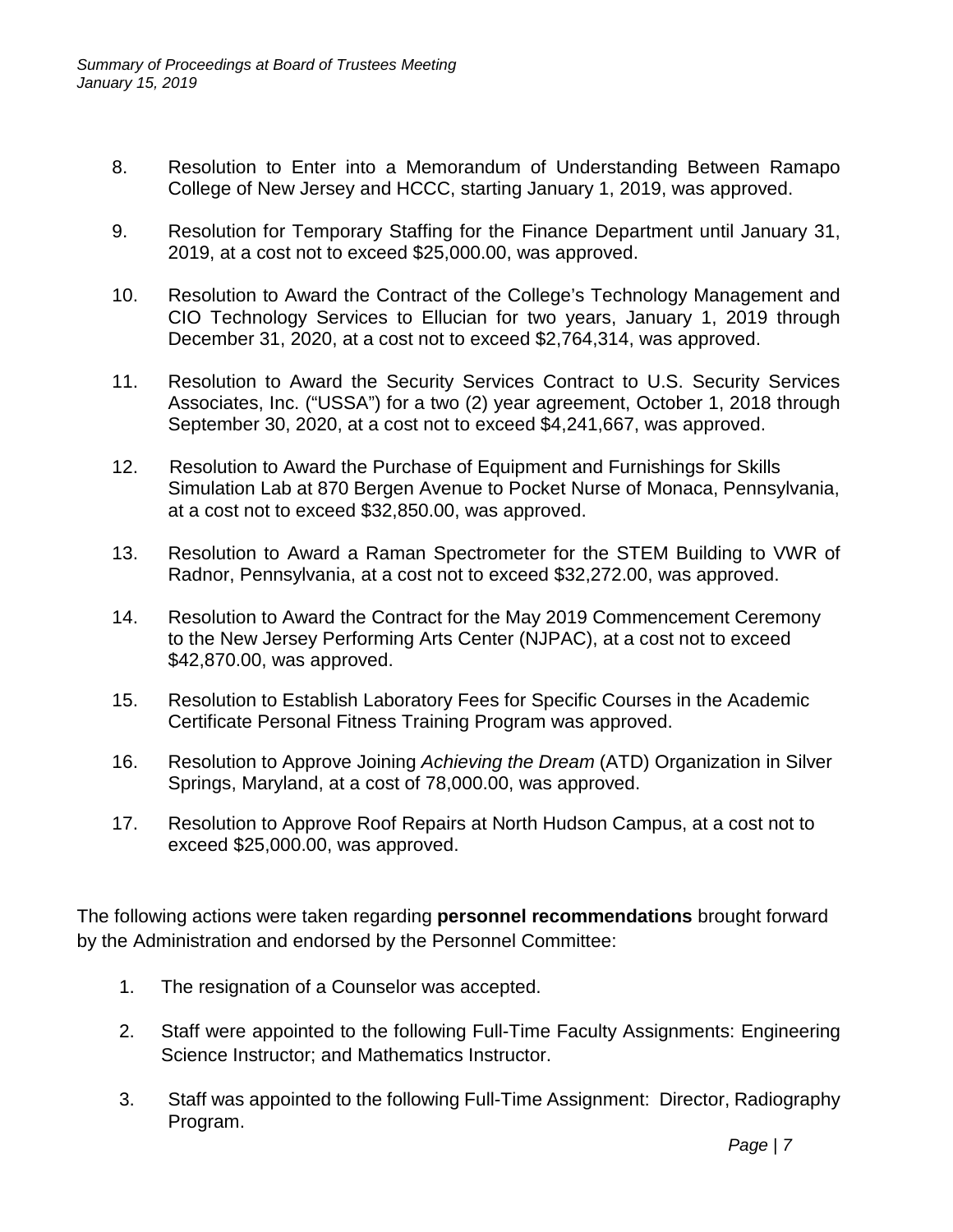- 4. Staff were appointed to the following Temporary Full-Time Assignments: Assistant Director of Academic Advising and Counseling; and Academic Advisor.
- 5. Staff were appointed to the following Temporary Full-Time Faculty Assignments: Instructor, English and ESL (2); Instructor, English (4); and Instructor, Culinary.
- 6. Appointments of Additional New & Continuing Part-Time Hires: December 12, 2018 – June 30, 2019, were approved.
- 7. Appointments of Additional New Hire Adjuncts: Spring 2019, were approved.
- 8. Resolution Authorizing the Award of Employee Assistance Program (EAP) Consultant Services for Human Resources Department to New Direction Behavioral Health, Inc., at a cost not to exceed \$7,500.00, was approved.
- 9. Modifications of Staffing Table for FY 2019 Effective January 15, 2019 were approved.

*Section One:*

*Add Titles Instructor, Mathematics Instructor, Computer Science Instructor, Developmental Mathematics* 

*Section Two:* 

*Delete Titles College Lecturer, STEM College Lecturer, STEM College Lecturer, Business, Culinary Arts, and Hospitality Management* 

*Section Three:*

*Change Title With Incumbents Name Title Change*

*Courtney Payne From: Full Time Non-Tenure Track Instructor To: Full Time Tenure-Track Baking Instructor* 

*Name Title Change*

*Salim Bendaoud From: Interim Associate Dean of STEM Division To: Assistant Professor, STEM Division*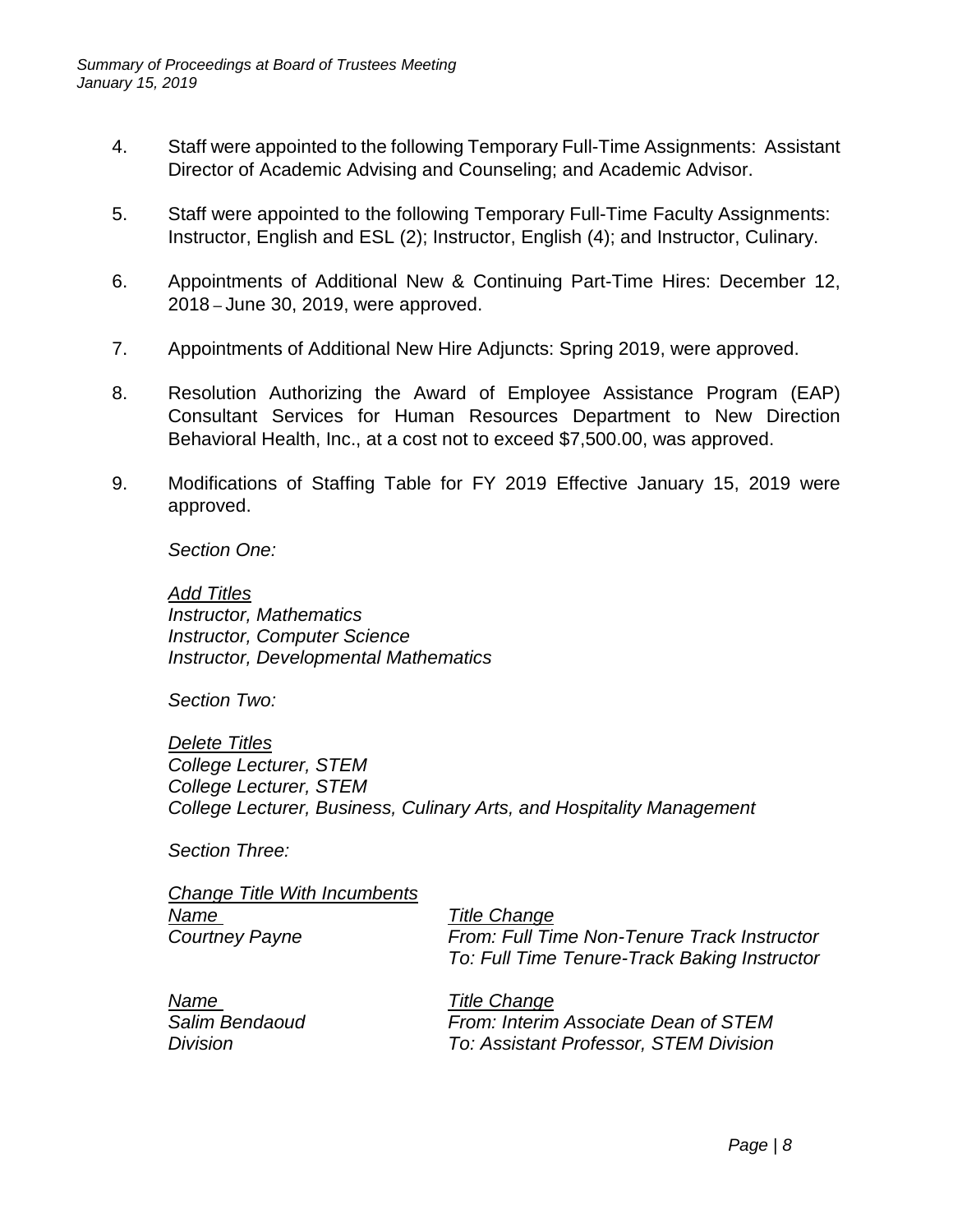*Name Title Change*

*Linda Guastini From: Executive Administrative Assistant to the Senior Vice President for Academic Affairs* 

> *To: Executive Administrative Assistant to the Executive Vice President and Provost*

*Section Four: Salaries Impacted BY Staff Title Changes*

*Salim Bendaoud Assistant Professor, STEM Division Salary From: \$90,000 To: \$48,458.90*

The following actions were taken concerning **Academic and Student Affairs:**

- 1. Proposed Authorization to Amend Existing Agreement between Hudson County Community College and Hudson County Schools of Technology, to Offer Additional HCCC Courses at the Hudson County Schools of Technology Frank J. Gargiulo Campus, was approved.
- 2. Proposed Suspension of Recruitment for the Academic Certificate in Medical Transcription was approved.
- 3. Proposed Termination of Associate of Applied Science Degree in Management, Funeral Services Option was approved.
- 4. Proposed Academic Calendars: Summer 2019 through Spring 2020, were approved.

Proposed Academic Calendar 2019-2020 Highlights:

- *For Summer 2019, Summer Session I and Summer Session II are scheduled for May 23 through July 3 and July 10 through August 15, respectively. Summer Online A and Summer Online B are scheduled for May 23 through July 3 and July 5 through August 15, respectively.*
- *Commencement is scheduled for Thursday, May 30. No Summer Session I classes will be in session on that day.*
- *For Fall 2019, Regular Term at HCCC will start after Labor Day on Wednesday, September 4.*
- *For Fall 2019, College Service Day and All College Faculty Orientation are scheduled for Wednesday, August 28, and Thursday, August 29, respectively.*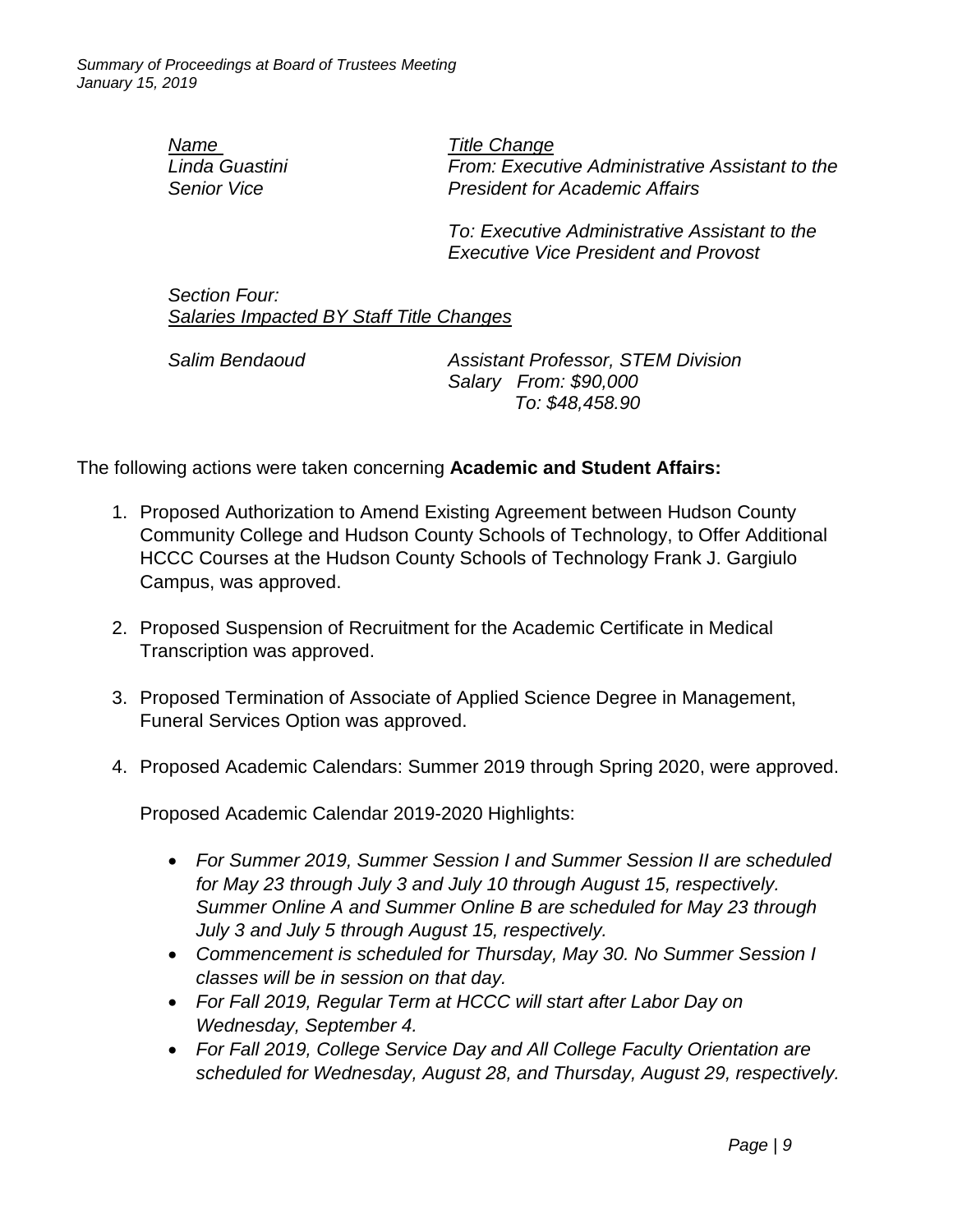- *Convocation is scheduled for Wednesday, October 2, when there will be no day classes and only classes starting at 6 p.m. or later will be in session. Day classes on the Wednesday before Thanksgiving will be in session and there will be no classes beginning at or after 6 p.m. on that day.*
- *Fall 2019 Regular Term is scheduled to end on Friday, December 20.*
- *Winter-Intersession 2020 classes start Friday, January 3, and end on Friday, January 17.*
- *Spring 2020 College Service Day and All College Faculty Orientation are scheduled for Tuesday, January 21, and Wednesday, January 22, respectively.*
- *For Spring 2020, Regular Term at HCCC will start on Friday, January 24, in order to accommodate Easter Break (April 10-April 12). Spring Recess is scheduled for March 23-March 29.*
- *The Spring 2020 Regular Term is scheduled to end on Monday, May 18.*
- *The date of Commencement 2020 is tentatively scheduled for Thursday, May 21.*
- 5. Proposal to Establish Laboratory Fees for Specific Courses in the Academic Certificate Personal Fitness Training Program at 870 Bergen Avenue, Jersey City, was approved.

| <b>COURSE</b>  | <b>COURSE TITLE</b>     | <b>HRS</b>         | <b>PROPOSED FEE</b> |
|----------------|-------------------------|--------------------|---------------------|
| <b>NUMBER</b>  |                         | <b>LECTURE/LAB</b> |                     |
| <b>PFT-101</b> | Foundations of          | 3 hours lecture    | \$35.00             |
|                | <b>Personal Fitness</b> | 1 hour lab         |                     |
| <b>PFT-202</b> | Program Design &        | 2 hours lecture    | \$45.00             |
|                | Implementation          | 2 hours lab        |                     |
| <b>PFT-230</b> | Internship/             | Internship         | \$400.00            |
|                | <b>Test Preparation</b> |                    |                     |

6.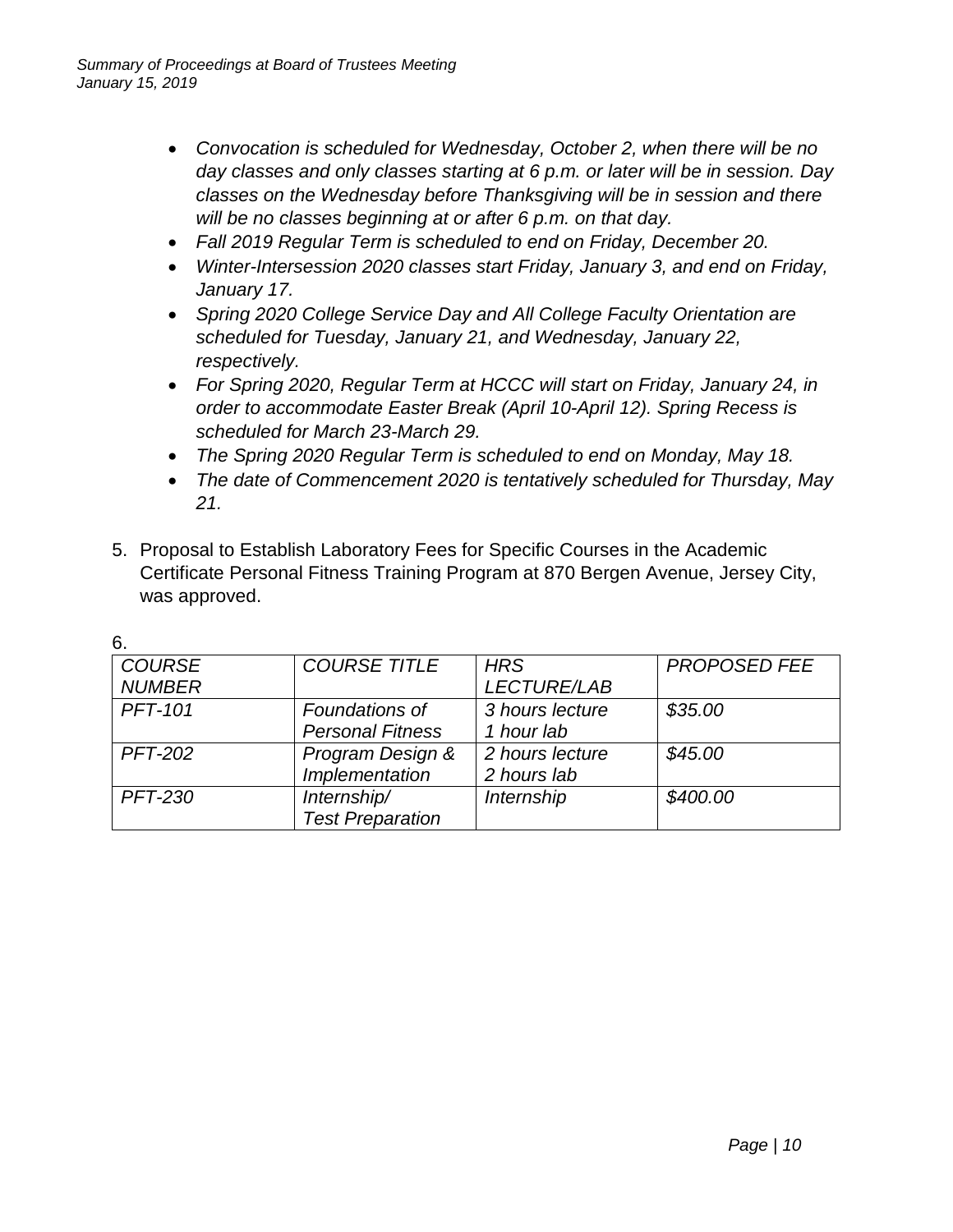#### *Attachment II.a*

# **HUDSON COUNTY COMMUNITY COLLEGE ACADEMIC CALENDAR**  $\triangle$  **SUMMER 2019**

| <b>Registration Information:</b>                                                         |                                                                       |                     |                                                                                    |                                                                                                   |  |  |  |
|------------------------------------------------------------------------------------------|-----------------------------------------------------------------------|---------------------|------------------------------------------------------------------------------------|---------------------------------------------------------------------------------------------------|--|--|--|
| Monday                                                                                   | April                                                                 | $\mathbf{1}$        | Online registration begins for Summer/Fall 2019                                    |                                                                                                   |  |  |  |
| Monday                                                                                   | April                                                                 | 15                  | In-person registration begins for Summer/Fall 2019                                 |                                                                                                   |  |  |  |
| Wednesday                                                                                | May                                                                   | 22                  | Late registration begins for Summer I & Summer Online A                            |                                                                                                   |  |  |  |
| Wednesday                                                                                | 3<br>Late registration begins for Summer II & Summer Online B<br>July |                     |                                                                                    |                                                                                                   |  |  |  |
|                                                                                          |                                                                       |                     | Summer I: Thursday, May 23 - Wednesday, July 3, 2019                               |                                                                                                   |  |  |  |
| Thursday                                                                                 | May                                                                   | 23                  | Classes begin, Summer I                                                            | *Registration should always occur prior to the                                                    |  |  |  |
| Monday,                                                                                  | May                                                                   | 27                  | Memorial Day - College Closed                                                      | first day of class. If a class has already met,                                                   |  |  |  |
| Wednesday                                                                                | May                                                                   | 29                  | Last day to add*/drop** classes for Summer I                                       | registration may be permitted before the class<br>meets for a second time.                        |  |  |  |
| Thursday                                                                                 | May                                                                   | 30                  | Commencement – 6 p.m.                                                              |                                                                                                   |  |  |  |
| Wednesday                                                                                | June                                                                  | 19                  | No classes in session<br>Last day to complete official withdrawal for Summer I     |                                                                                                   |  |  |  |
| Tuesday<br>Wednesday                                                                     | July<br>July                                                          | $\overline{c}$<br>3 | Final Exams for Summer I                                                           | Last day to submit grades: July 6, 2019                                                           |  |  |  |
| Thursday                                                                                 | July                                                                  | 4                   | Independence Day - College Closed                                                  | **For a complete list of refund dates, please consult                                             |  |  |  |
| the Summer/Fall 2019 Student Refund Calendar.<br>Online Session A: May 23 - July 3, 2019 |                                                                       |                     |                                                                                    |                                                                                                   |  |  |  |
| Thursday                                                                                 | May                                                                   | 23                  | Classes begin, Online A                                                            |                                                                                                   |  |  |  |
| Tuesday                                                                                  | May                                                                   | 28                  | Last day to add* classes for Online A                                              |                                                                                                   |  |  |  |
| Thursday                                                                                 | May                                                                   | 30                  | Last day to drop** classes for Online A                                            |                                                                                                   |  |  |  |
| Monday                                                                                   | July                                                                  | $\mathbf{1}$        | Last day to Withdraw from Online A                                                 |                                                                                                   |  |  |  |
| Wednesday                                                                                | July                                                                  | 3                   | Final Exams for Online A                                                           | Last day to submit grades: July 6, 2019                                                           |  |  |  |
|                                                                                          |                                                                       |                     | Summer II: Wednesday, July 10 - Thursday, August 15, 2019                          |                                                                                                   |  |  |  |
| Wednesday                                                                                | July                                                                  | 10                  | Classes begin, Summer II                                                           | *Registration should always occur prior to the<br>first day of class. If a class has already met, |  |  |  |
| Monday                                                                                   | July                                                                  | 15                  | Last day to add*/drop**                                                            | registration may be permitted before the class                                                    |  |  |  |
| Thursday                                                                                 | August                                                                | 1                   | classes for Summer II<br>Last day to complete official withdrawal                  | meets for a second time.                                                                          |  |  |  |
| Wednesday                                                                                | August                                                                | 14                  | for Summer II<br>Final Exams for Summer II                                         | Last day to submit grades: August 18, 2019                                                        |  |  |  |
| Thursday                                                                                 | August                                                                | 15                  |                                                                                    | **For a complete list of refund dates, please consult                                             |  |  |  |
| Online Session B: July 5 – August 15, 2019                                               |                                                                       |                     |                                                                                    | the Summer/Fall 2019 Student Refund Calendar.                                                     |  |  |  |
| Friday                                                                                   | July                                                                  | 5                   | Classes begin, Online B                                                            |                                                                                                   |  |  |  |
| Monday                                                                                   | July                                                                  | 8                   | Last day to add* classes for Online B                                              |                                                                                                   |  |  |  |
| Monday                                                                                   | July                                                                  | 15                  | Last day to drop** classes for Online B                                            |                                                                                                   |  |  |  |
| Monday                                                                                   | August                                                                | 12                  | Last day to Withdraw for Online B                                                  |                                                                                                   |  |  |  |
| Thursday                                                                                 | August                                                                | 15                  | Final Exams for Online B                                                           | Last day to submit grades: August 18, 2019                                                        |  |  |  |
| <b>Special Sessions:</b>                                                                 |                                                                       |                     |                                                                                    |                                                                                                   |  |  |  |
|                                                                                          |                                                                       |                     | Transitional Programs (Enrichment, Bridge, Boot Camps)<br>June 3 - August 29, 2019 |                                                                                                   |  |  |  |

EOF Summer Program for New Students July 8 – August 8, 2019 *Note: The college reserves the right to modify the calendar.*

*Academic Affairs • ACP Approved 11-27-2018*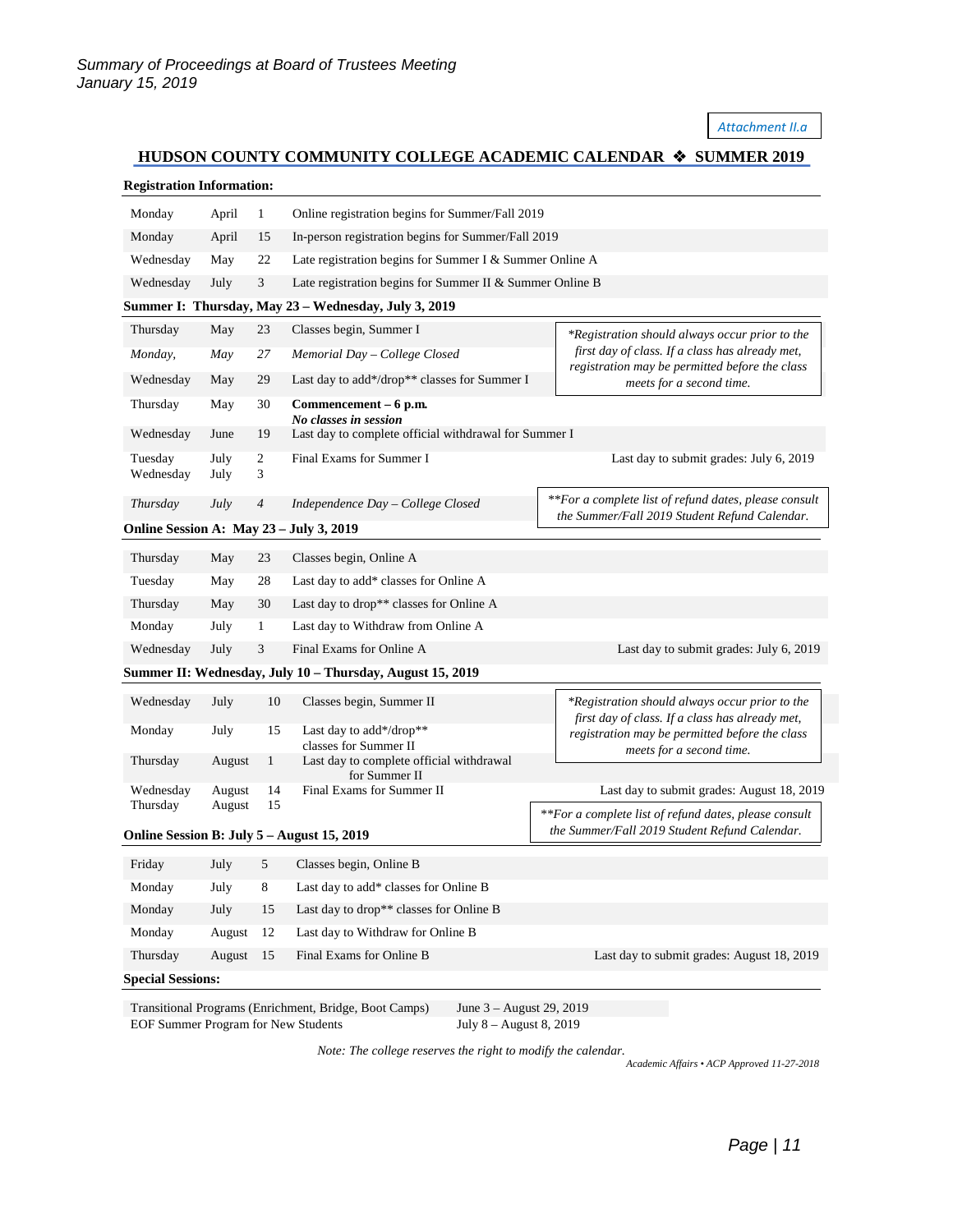*Attachment II.b*

### **HUDSON COUNTY COMMUNITY COLLEGE ACADEMIC CALENDAR FALL 2019**

| <b>Semester Start-Up Events</b>                                                                                                               |                                   |                      |                                                                                                                                                                                                                      |  |  |  |  |
|-----------------------------------------------------------------------------------------------------------------------------------------------|-----------------------------------|----------------------|----------------------------------------------------------------------------------------------------------------------------------------------------------------------------------------------------------------------|--|--|--|--|
| Wed.                                                                                                                                          | 28<br>Aug.<br>College Service Day |                      |                                                                                                                                                                                                                      |  |  |  |  |
| Thurs.<br>Wed.                                                                                                                                | Oct.                              | 29<br>$\overline{2}$ | All College Faculty Orientation – 6 p.m.                                                                                                                                                                             |  |  |  |  |
| Convocation<br>15-Week Terms: Regular, Online Regular/Hybrid, L.E.A.P. & Culinary Evening:<br>September 4 – December 20                       |                                   |                      |                                                                                                                                                                                                                      |  |  |  |  |
| Thurs.                                                                                                                                        | Aug.                              | 29                   | Late Registration begins                                                                                                                                                                                             |  |  |  |  |
| Sat.<br>Mon.                                                                                                                                  | Aug.<br>Sept.                     | 31<br>$\overline{2}$ | Labor Day Weekend – College closed                                                                                                                                                                                   |  |  |  |  |
| Wed.                                                                                                                                          | Sept.                             | $\overline{4}$       | Classes begin for Regular, Online Regular/Hybrid & Culinary Evening Sessions                                                                                                                                         |  |  |  |  |
| Tues.                                                                                                                                         | Sept.                             | 10                   | *Registration should always occur prior<br>Classes begin for L.E.A.P sessions ("HP")                                                                                                                                 |  |  |  |  |
| Wed.<br>Tues.                                                                                                                                 | Sept.                             | 11<br>17             | to the first day of class. If a class has<br>Last day to add* ONR/Hybrid classes<br>already met, registration may be permitted<br>Last day to drop** ONR/Hybrid classes<br>before the class meets for a second time. |  |  |  |  |
| Wed.<br>Tues.                                                                                                                                 | Sept.                             | $\overline{4}$<br>17 | Add*/Drop** Period for 15-Week Regular, L.E.A.P. & Culinary Evening Terms                                                                                                                                            |  |  |  |  |
| Tues.                                                                                                                                         | Oct.                              | $\mathbf{1}$         | Last day to file Degree Audit Application for December 2019 Graduation                                                                                                                                               |  |  |  |  |
| Wed.                                                                                                                                          | Oct.                              | 2                    | Convocation – no day classes<br>**For a complete list of refund dates,                                                                                                                                               |  |  |  |  |
| Mon.                                                                                                                                          | Oct.                              | 14                   | Columbus Day - Classes in session<br>please consult the Summer/Fall 2019                                                                                                                                             |  |  |  |  |
| Thurs.<br>Wed.                                                                                                                                | Oct.                              | 24<br>30             | Student Refund Calendar.<br>Midterm exams/Advisement Period                                                                                                                                                          |  |  |  |  |
| Tues.                                                                                                                                         | Nov.                              | 5                    | Election Day - Classes in session                                                                                                                                                                                    |  |  |  |  |
| Wed.                                                                                                                                          | Nov.                              | 6                    | Last day to submit Midterm Advisory Grades                                                                                                                                                                           |  |  |  |  |
| Mon.                                                                                                                                          | Nov.                              | 11                   | Veterans' Day - Classes in session                                                                                                                                                                                   |  |  |  |  |
| Wed.<br>Wed.                                                                                                                                  | Nov.<br>Nov.                      | 20<br>27             | Last day to complete official withdrawal                                                                                                                                                                             |  |  |  |  |
| Thurs.                                                                                                                                        | Nov.                              | 28                   | Day classes in session; no evening classes<br>Thanksgiving Recess - College closed                                                                                                                                   |  |  |  |  |
| Sun.                                                                                                                                          | Dec.                              | 1                    |                                                                                                                                                                                                                      |  |  |  |  |
| Sat.<br>Fri.                                                                                                                                  | Dec.                              | 14<br>20             | Last classes and/or final exams                                                                                                                                                                                      |  |  |  |  |
| Mon.                                                                                                                                          | Dec.                              | 23                   | Last day to submit final grades                                                                                                                                                                                      |  |  |  |  |
| <b>Important Dates for Special Sessions</b><br><b>Culinary (Day) Cycles:</b>                                                                  |                                   |                      |                                                                                                                                                                                                                      |  |  |  |  |
| Sept. 4 - Oct. 10                                                                                                                             |                                   |                      | Last day to add*: 9/10 Last day to drop**: 9/15 Last day to withdraw: 9/23<br><b>Culinary Cycle I</b>                                                                                                                |  |  |  |  |
|                                                                                                                                               | Oct. 14 - Nov. 14                 |                      | Last day to add*: 10/18 Last day to drop**: 10/25 Last day to withdraw: 10/31<br><b>Culinary Cycle II</b>                                                                                                            |  |  |  |  |
| Last day to drop**: $12/2$ Last day to withdraw: $12/5$<br>Last day to add*: $11/22$<br><b>Nov. 18 – Dec. 19</b><br><b>Culinary Cycle III</b> |                                   |                      |                                                                                                                                                                                                                      |  |  |  |  |
| 7-Week Online Sessions: Online A & Online B                                                                                                   |                                   |                      |                                                                                                                                                                                                                      |  |  |  |  |
| Sept. 4 - Oct. 22                                                                                                                             |                                   |                      | Last day to drop**: 9/11<br>Last day to add*: 9/5<br><b>Online Session A</b><br>Last day to withdraw: 10/14                                                                                                          |  |  |  |  |
| Oct. 30 - Dec. 20                                                                                                                             |                                   |                      | <b>Online Session B</b><br>Last day to add*: $10/31$ Last day to drop**: $11/6$<br>Last day to withdraw: 12/9                                                                                                        |  |  |  |  |
| 12-Week Terms: "Q" Sections, Off-Site Sections & College Student Success Courses                                                              |                                   |                      |                                                                                                                                                                                                                      |  |  |  |  |
| Last day to withdraw: 11/20<br>Sept. 25 - Dec. 20<br>"Q" Sections, Off-Site, and CSS-100<br>Last day to add*/drop**: $10/4$                   |                                   |                      |                                                                                                                                                                                                                      |  |  |  |  |
| Registration Information for Winter/Spring 2020:                                                                                              |                                   |                      |                                                                                                                                                                                                                      |  |  |  |  |

**Registration begins online for eligible students: 11/1 • Registration begins in-person for students: 11/12** *Note: The college reserves the right to modify the calendar.*

*Academic Affairs • ACP Approved 11-27-2018*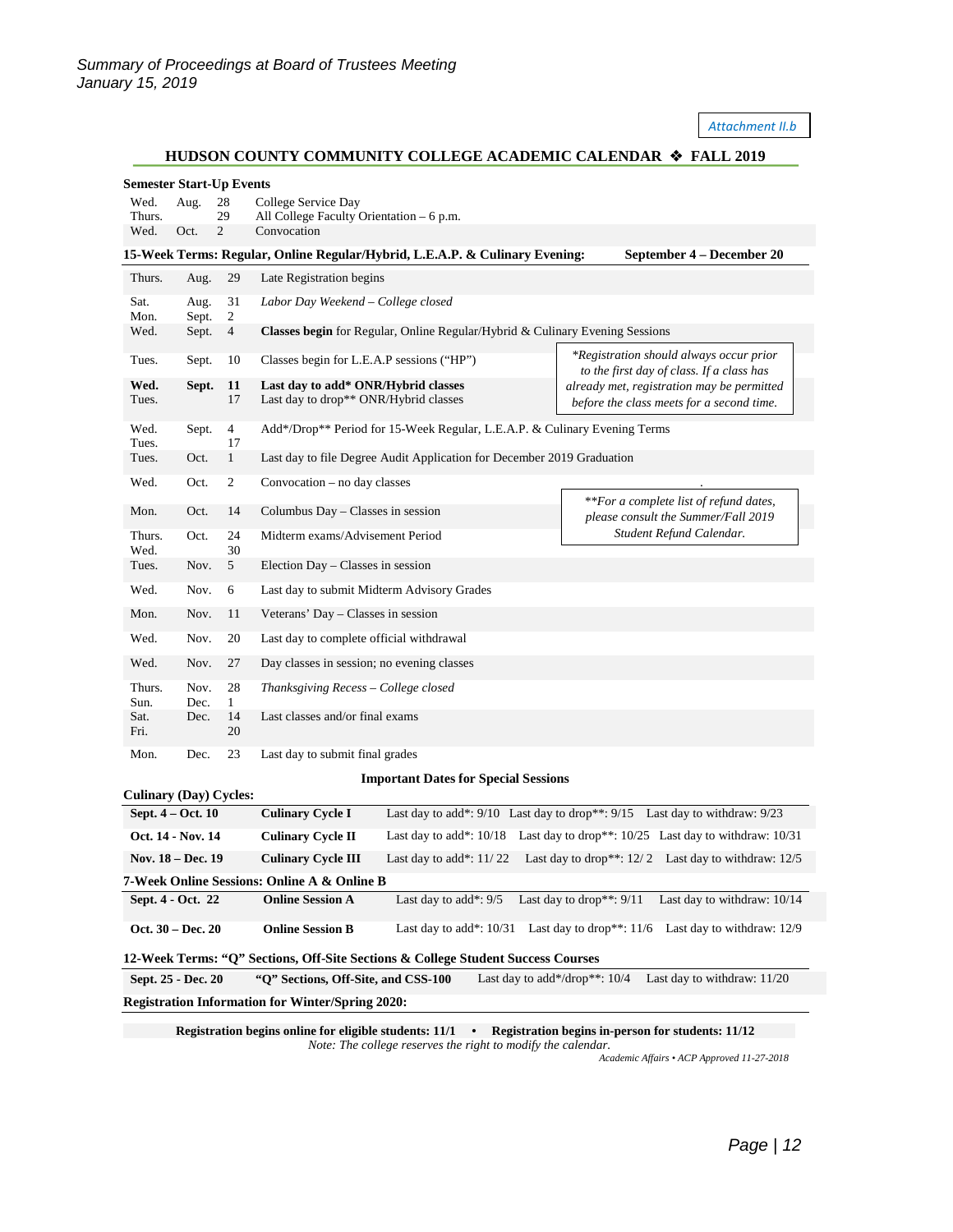*Attachment II.c*

#### **HUDSON COUNTY COMMUNITY COLLEGE ACADEMIC CALENDAR**  $\triangle$  **WINTER/SPRING 2020**

| <b>Winter Intersession</b>                                                                                             |                                                                                                                                |                           |                                                                                                       |                                                                                           |                                                                                         |  |
|------------------------------------------------------------------------------------------------------------------------|--------------------------------------------------------------------------------------------------------------------------------|---------------------------|-------------------------------------------------------------------------------------------------------|-------------------------------------------------------------------------------------------|-----------------------------------------------------------------------------------------|--|
| Thurs. Jan.                                                                                                            | 2                                                                                                                              |                           |                                                                                                       | Late registration begins for Winter Intersession only                                     |                                                                                         |  |
|                                                                                                                        | Jan. 3 - Jan. 17                                                                                                               |                           | <b>Winter Intersession</b>                                                                            | Last day to add: $1/3/2020$                                                               | Last day to drop: $1/6/2020$                                                            |  |
|                                                                                                                        | <b>Semester Start-Up Events</b>                                                                                                |                           |                                                                                                       |                                                                                           |                                                                                         |  |
| 21<br>Jan.<br>College Service Day<br>Tues.<br>22<br>Wed.<br>All College Faculty Orientation – 6 p.m.                   |                                                                                                                                |                           |                                                                                                       |                                                                                           |                                                                                         |  |
|                                                                                                                        |                                                                                                                                |                           |                                                                                                       | 15-Week Terms: Regular, Online Regular/Hybrid, L.E.A.P. & Culinary Evening:               | January 24 – May 18                                                                     |  |
| December 2, 2019<br>Deadline to Apply for May Graduation                                                               |                                                                                                                                |                           |                                                                                                       |                                                                                           |                                                                                         |  |
| Mon.                                                                                                                   | Jan.                                                                                                                           | 20                        |                                                                                                       | Martin Luther King, Jr. Day – College closed                                              |                                                                                         |  |
| Tues.                                                                                                                  | Jan.                                                                                                                           | 21                        |                                                                                                       | Late Registration begins for Spring 2020 Term                                             | *Registration should always occur prior                                                 |  |
| Fri.                                                                                                                   | Jan.                                                                                                                           | 24                        |                                                                                                       | Classes begin for Regular, Online Regular/Hybrid,<br>L.E.A.P. & Culinary Evening Sessions | to the first day of class. If a class has<br>already met, registration may be permitted |  |
| Fri.<br>Thurs.                                                                                                         | Jan.<br>Feb.                                                                                                                   | 31<br>6                   |                                                                                                       | Last day to add* ONR/Hybrid classes<br>Last day to drop** ONR/Hybrid classes              | before the class meets for a second time.                                               |  |
| Fri.<br>Thurs.                                                                                                         | Jan.<br>Feb.                                                                                                                   | 24<br>6                   |                                                                                                       | Add*/Drop** Period for 15-Week Regular, L.E.A.P. & Culinary Evening Terms                 |                                                                                         |  |
| Fri.                                                                                                                   | Feb.                                                                                                                           | 14                        |                                                                                                       | Classes in session - Administrative Offices Closed                                        | **For a complete list of refund dates,<br>please consult the Summer/Fall 2019           |  |
| Mon.                                                                                                                   | Feb.                                                                                                                           | 17                        |                                                                                                       | Presidents' Day – No classes - College closed                                             | Student Refund Calendar.                                                                |  |
| Fri.<br>Thurs.                                                                                                         | Mar.                                                                                                                           | 13<br>19                  | Midterm exams/Advisement Period                                                                       |                                                                                           |                                                                                         |  |
| Thurs.                                                                                                                 | Mar.                                                                                                                           | 26                        | Last day to submit Midterm Advisory Grades                                                            |                                                                                           |                                                                                         |  |
| Mon.<br>Sun.                                                                                                           | Mar.                                                                                                                           | 23<br>29                  | <b>Spring Break – No classes</b>                                                                      |                                                                                           |                                                                                         |  |
| Fri.<br>Sun.                                                                                                           | Apr.                                                                                                                           | 10<br>12                  | <b>Easter break</b>                                                                                   |                                                                                           |                                                                                         |  |
| Mon.                                                                                                                   | Apr.                                                                                                                           | 13                        | Last day to complete official withdrawal                                                              |                                                                                           |                                                                                         |  |
| Tues.<br>Mon.                                                                                                          | May                                                                                                                            | 12<br>18                  | Last classes and/or final exams                                                                       |                                                                                           |                                                                                         |  |
| Thurs.                                                                                                                 | May                                                                                                                            | 21                        | Last day to submit final grades                                                                       |                                                                                           |                                                                                         |  |
| <b>Important Dates for Special Sessions</b>                                                                            |                                                                                                                                |                           |                                                                                                       |                                                                                           |                                                                                         |  |
| <b>Culinary (Day) Cycles:</b>                                                                                          |                                                                                                                                |                           |                                                                                                       |                                                                                           |                                                                                         |  |
| Jan. 27 - Feb. 27<br><b>Culinary Cycle I</b><br>Last day to add: 1/31 Last day to drop: 2/7 Last day to withdraw: 2/13 |                                                                                                                                |                           |                                                                                                       |                                                                                           |                                                                                         |  |
|                                                                                                                        | Mar. $2 - Apr.9$                                                                                                               |                           | <b>Culinary Cycle II</b>                                                                              | Last day to add: 3/6 Last day to drop: 3/13 Last day to withdraw: 3/19                    |                                                                                         |  |
| Apr. 13 – May 14                                                                                                       |                                                                                                                                | <b>Culinary Cycle III</b> |                                                                                                       | Last day to add: $4/17$ Last day to drop: $4/24$ Last day to withdraw: $4/30$             |                                                                                         |  |
| 7-Week Online Sessions: Online A & Online B                                                                            |                                                                                                                                |                           |                                                                                                       |                                                                                           |                                                                                         |  |
|                                                                                                                        | Last day to drop: 1/31<br><b>Online Session A</b><br>Last day to add: $1/27$<br>Last day to withdraw: 3/2<br>Jan. 24 – Mar. 12 |                           |                                                                                                       |                                                                                           |                                                                                         |  |
| <b>Mar. 20 - May 18</b>                                                                                                |                                                                                                                                |                           | Last day to add: 3/23 Last day to drop: 3/27<br><b>Online Session B</b><br>Last day to withdraw: 4/27 |                                                                                           |                                                                                         |  |

**12-Week Terms: "Q" Sections, Off-Site Sections & College Student Success Courses Feb. 13 – May 18 "Q" Sections, Off-Site, and CSS-100** Last day to add\*/drop\*\*: 2/25 Last day to withdraw: 4/13

**Registration Information for Summer/Fall 2020:**

Registration begins online for eligible students: 4/1 • Registration begins in-person for eligible students: 4/15 *Note: The college reserves the right to modify the calendar.*

*Academic Affairs • ACP Approved 11-27-2018*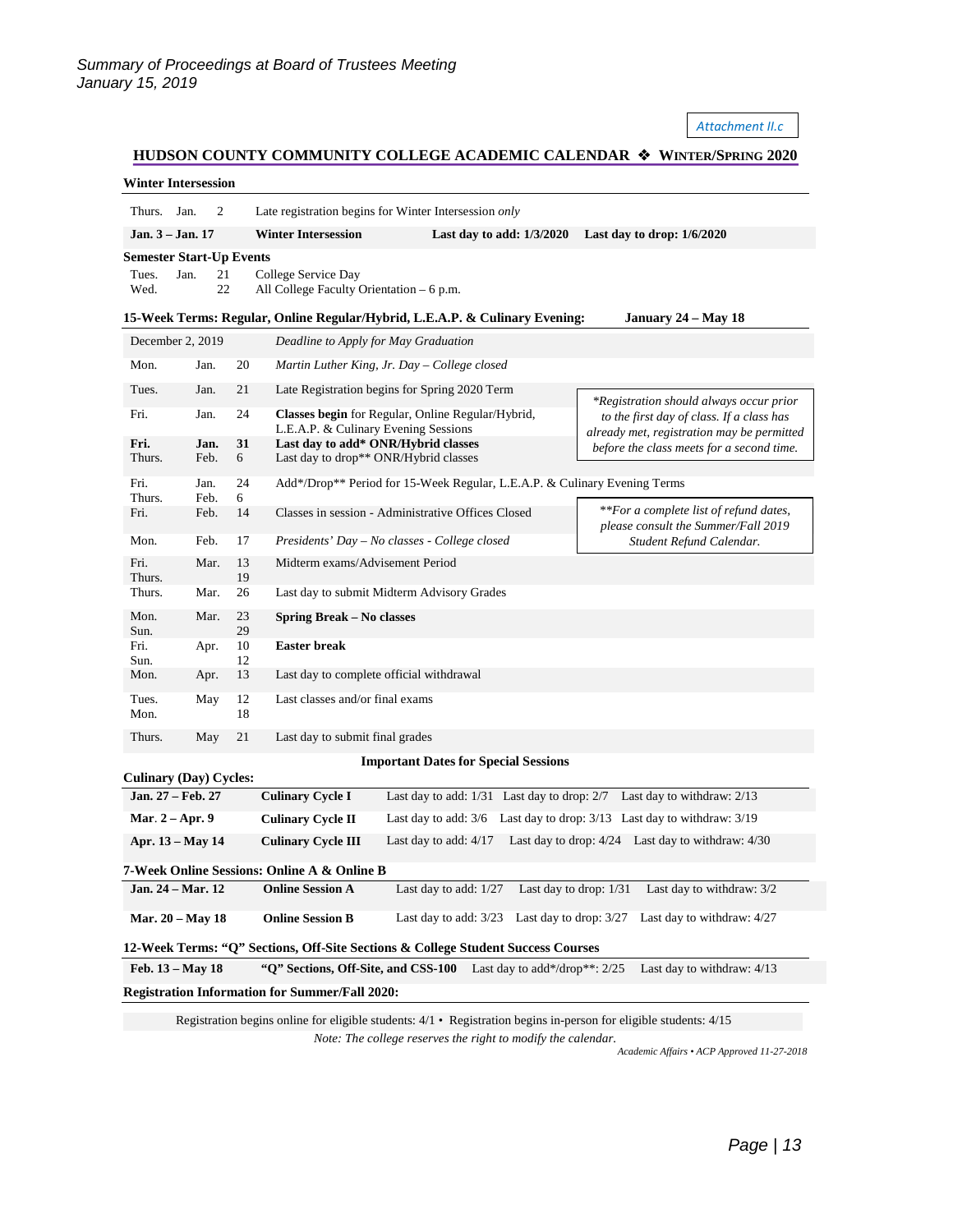### *Attachment I*

### Science & Mathematics Academic Pathways HCST  $\rightarrow$  HCCC

HCST Program: Design and Fabrication ("D|Fab") HCCC Program: Science & Mathematics AS

|                                | <b>HCCC Program Requirement</b>                                                   | <b>How Do I Earn These Credits?</b>                                                                     | <b>Suggested Year</b>                              |
|--------------------------------|-----------------------------------------------------------------------------------|---------------------------------------------------------------------------------------------------------|----------------------------------------------------|
|                                | CSS100 College Student Success (1)                                                | Students take this course spring of<br>Freshman Year                                                    | Spring of Freshman Year<br>(6-day orientation/CSS) |
|                                | ENG 101 College Composition I (3)                                                 | AP Language I<br><b>CLEP</b><br>LEAP after school<br><b>HCCC</b>                                        | Junior                                             |
|                                | English 102 College Composition II (3)                                            | LEAP after school<br><b>HCCC</b>                                                                        | Fall<br>Junior/Senior                              |
|                                | ENG112 Speech (3)                                                                 | Earn 18 credits at HCCC and<br>complete sophomore year at HCST                                          |                                                    |
|                                | CHP 111 College Chemistry I (4)                                                   | HTHS Chemistry I                                                                                        | <b>Fall-Spring</b><br>Sophomore/Junior             |
| General Education Requirements | MAT 110 Pre-calculus (4)                                                          | <b>HTHS Pre-calculus</b>                                                                                | Fall-Spring Sophomore/<br>Junior                   |
|                                | Humanities Elective (3)                                                           | <b>HCST Spanish I</b><br><b>HCST French I</b><br><b>CLEP</b><br>LEAP after school<br><b>HCCC</b>        | Fall-Spring Freshmen                               |
|                                | Humanities/Social Sciences Elective (3)                                           | <b>HCST Spanish II</b><br><b>HCST French II</b><br>or<br>LEAP after school<br><b>HCCC</b>               | Fall-Spring Sophomore                              |
|                                | Social Science Elective (3)                                                       | <b>AP Economics</b><br><b>LEAP after school</b><br><b>HCCC</b>                                          | Senior                                             |
|                                | HUM 101 Cultures and Values (3)                                                   | LEAP after school<br><b>HCCC</b>                                                                        | Spring<br>Junior                                   |
|                                | CHP 211 College Chemistry II (4)                                                  | <b>HCST Chemistry II</b>                                                                                |                                                    |
|                                | CSC 101 Scientific Programming (3)<br>CSC100 Intro Computers and<br>Computing (3) | <b>HCST Computer Science Sequence</b><br>Earn 18 credits at HCCC and<br>complete sophomore year at HCST | Sophomore                                          |
|                                | MAT 111 Calculus I (4)                                                            | <b>HCST Calculus</b><br><b>AP Calculus</b>                                                              | Senior                                             |
|                                | MAT 112 Calculus II (4)                                                           | <b>HCCC</b>                                                                                             | Senior - Summer I or II?                           |
| <b>Major Requirements</b>      | PHY 111 Engineering Physics I (4)                                                 | <b>AP Physics</b><br><b>HCST Physics I</b>                                                              | Senior                                             |
|                                | PHY 211 Engineering Physics II (4)                                                | <b>HCCC</b>                                                                                             | Senior - Summer I or II?                           |
|                                | EGS 100 Fundamentals of Engineering<br>Design (2)                                 | <b>HCST Industrial Design</b><br>HCST Architecture & Design                                             | Sophomore                                          |
|                                | BIO 111 Anatomy and Physiology I (4)                                              | AP Biology<br><b>HCCC</b>                                                                               | <b>Fall-Spring</b><br>Senior                       |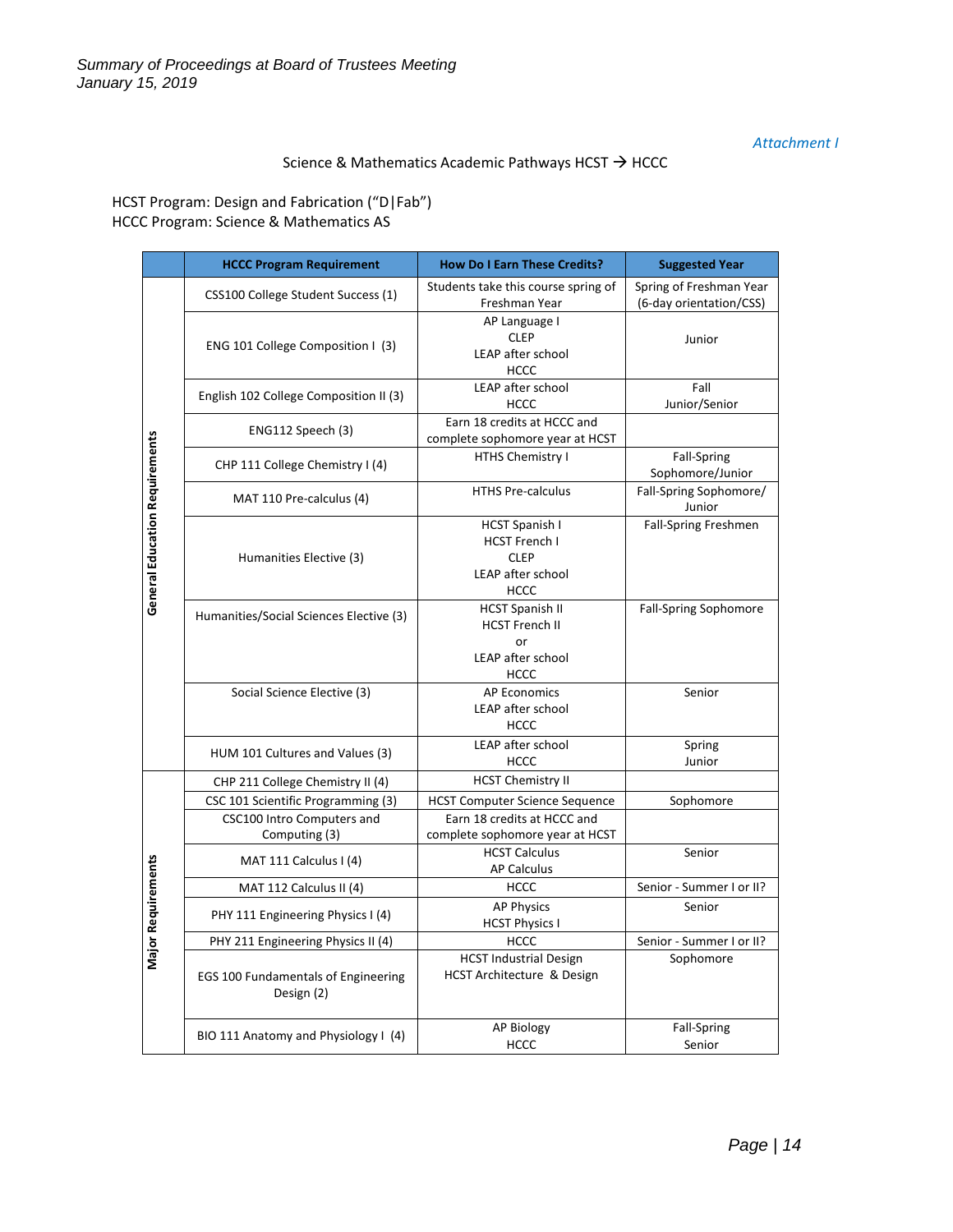### *Attachment I*

# Science & Mathematics Academic Pathways HCST  $\rightarrow$  HCCC

HCST Program: Environmental Studies HCCC Program: Environmental Studies AS

|                                | <b>HCCC Program Requirement</b>              | <b>How Do I Earn These</b><br>Credits?                            | <b>Suggested Year</b>                              |
|--------------------------------|----------------------------------------------|-------------------------------------------------------------------|----------------------------------------------------|
|                                | CSS100 College Student Success (1)           | Students take this course<br>spring of Freshman Year              | Spring of Freshman Year<br>(6-day orientation/CSS) |
|                                | ENG 101 College Composition I (3)            | AP Language I<br><b>CLEP</b><br>LEAP after school<br><b>HCCC</b>  | Junior                                             |
|                                | English 102 College Composition II (3)       | LEAP after school<br><b>HCCC</b>                                  | Fall<br>Junior/Senior                              |
| General Education Requirements | ENG112 Speech (3)                            | Earn 18 credits at HCCC<br>and complete sophomore<br>year at HCST |                                                    |
|                                | <b>BIO 100 General Biology</b>               | HTHS Chemistry I                                                  | Fall-Spring<br>Sophomore/Junior                    |
|                                | MAT 100 College Algebra                      | HTHS Algebra   & II                                               | Fall-Spring Sophomore/<br>Junior                   |
|                                | HIS 105 American History                     | HTHS History I/II                                                 | Senior                                             |
|                                | PHL 218 Contemporary Moral Issues (3)        | LEAP after school<br><b>HCCC</b>                                  | Senior                                             |
|                                | SOC 101 Principles of Sociology (3)*         | LEAP after school<br><b>HCCC</b>                                  | Junior                                             |
|                                | HUM 101 Cultures and Values (3)              | LEAP after school<br><b>HCCC</b>                                  | Senior                                             |
|                                | CSC100 Intro Computers and Computing (3)     | Earn 18 credits at HCCC<br>and complete sophomore<br>year at HCST | Spring<br>Junior                                   |
|                                | ENV 110 Inro to Environmental Studies (3)    | AP Env Science                                                    | Senior                                             |
|                                | ENV 103 Environmental Sustainability (3)     | AP Env Science                                                    | Senior                                             |
|                                | CHP 105 Intro to Environmental Chemistry (4) | <b>HTHS Chemistry</b>                                             |                                                    |
|                                | ENV 105 Weather and Climate (3)*             | <b>HTHS Meteorology</b>                                           | Spring Sophomore                                   |
|                                | ENV 201 The Urban Environment (3)            | <b>HTHS Urban Ecology</b>                                         | Junior                                             |
|                                | ENV 203 Environmental Sociology (3)          | Dual/HCCC EFR I                                                   | Junior                                             |
|                                | ENV 205 Environmental Public Policy (3)      | <b>HTHS Env Public Policy</b>                                     | Senior                                             |
|                                | SCI 101 Introduction to Physical Science (3) | <b>HTHS Physics</b>                                               | Junior Year                                        |
| <b>Major Requirements</b>      | GEO 111 Physical Geology (4)*                | <b>HTHS Physical Geology</b>                                      | Sophomore                                          |
|                                | GIS 104 Introduction to GIS (3)*             | HTHS Intro to GIS                                                 | Spring Freshman                                    |

*\*=listed in existing agreement*